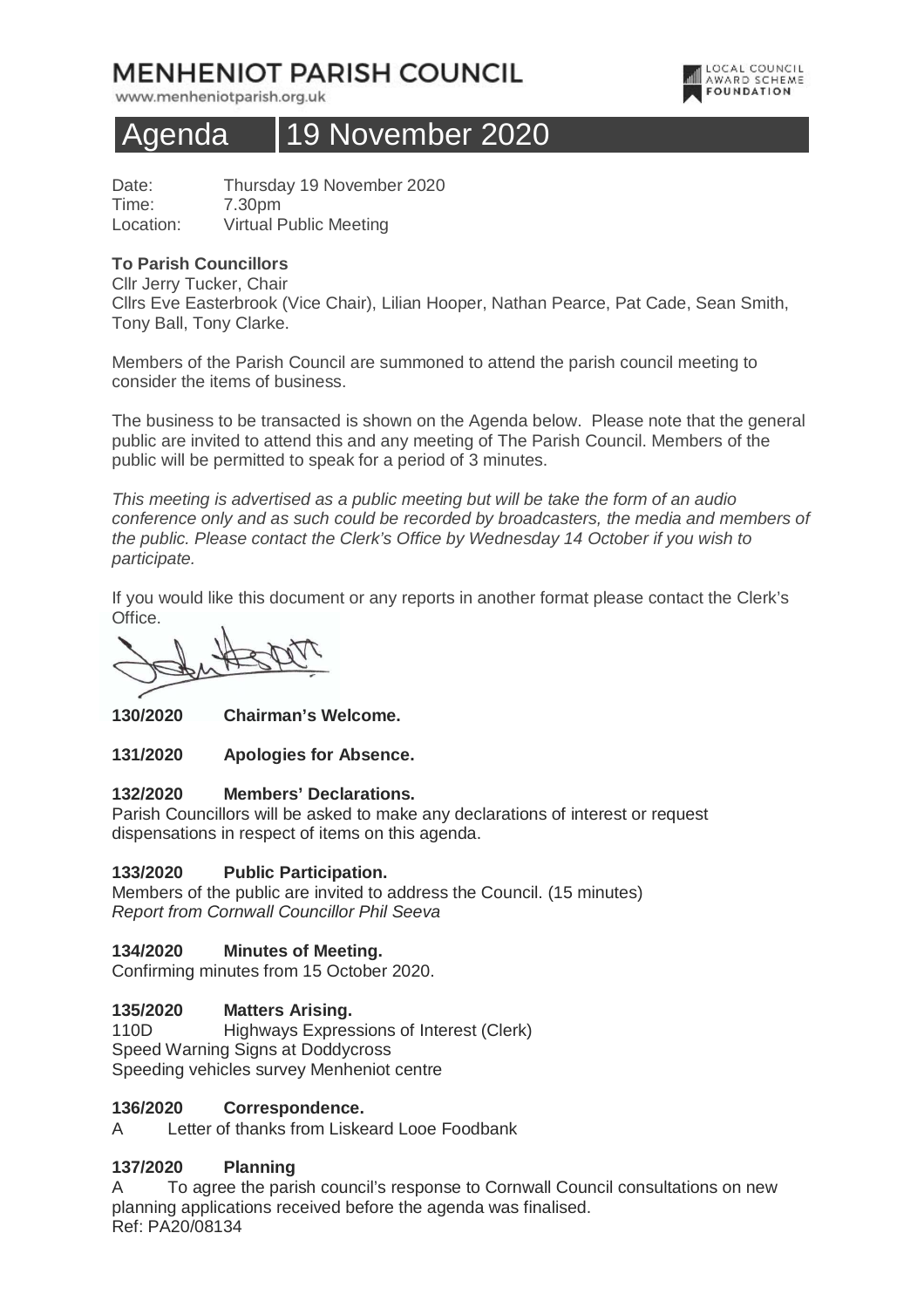Location: Treweatha Farm Merrymeet Liskeard Cornwall PL14 3LS Proposal: Provision of two caravans for seasonal agricultural workers.

#### Ref: PA20/09758

Location: Land at Tencreek Farm Plymouth Road Liskeard Cornwall PL14 3PS Proposal: Request a screening opinion as to whether the proposed development falls within Schedule 2 of the Environmental Impact Assessment Regulations 2017 and the development is an Environmental Impact Assessment Development.

B Any applications received by Cornwall Council by the time of the meeting. Information only. None received.

C Planning applications approved by Cornwall Council.

PA20/07044 APPROVED

Location: Menheniot Methodist Church East Road Menheniot Liskeard Cornwall Proposal: Conversion of a former Methodist Chapel to a three bedroom house with a two bedroom annexe.

PA20/06058 APPROVED

Applicant: Mr James Bateman

Location: Land Near Scawns House Menheniot Cornwall Proposal: Alternative proposal for a dwelling on same footprint as approval PA19/00896

PA20/08164 APPROVED

Location: The Gardens Doddycross Trerulefoot PL14 3SP Proposal: Proposed extensions and alterations

D Planning applications refused by Cornwall Council or withdrawn by the applicant. Information only. None refused.

## **138/2020 Finance**

A Accounts for Payment – Schedule 2020/21 - Members are to consider the payment schedule and agree payment.

| <b>Date</b>              | <b>Payee</b>                | <b>Description</b>       | Pay        | £      |
|--------------------------|-----------------------------|--------------------------|------------|--------|
| 26/10/2020               | <b>Full Blooms</b>          | <b>Flowers</b>           | DC         | 20.00  |
| 26/10/2020               | <b>Menheniot Spar</b>       | <b>Surgery expenses</b>  | DC         | 24.44  |
| 30/10/2020               | T&M                         | Spring bulbs             | DC         | 26.98  |
| 30/10/2020               | <b>SWS</b>                  | Spring seeds             | DC         | 181.32 |
| 23/11/2020               | Prydis                      | Payroll processing       | <b>OLB</b> | 114.00 |
| 23/11/2020               | Plandscape                  | Ground maintenance       | <b>OLB</b> | 210.00 |
| 23/11/2020               | John's Janitorial Supplies  | <b>WC consumables</b>    | <b>OLB</b> | 126.96 |
| 23/11/2020               | <b>Cornwall ALC</b>         | Code of Conduct training | <b>OLB</b> | 48.00  |
| 23/11/2020               | Menheneiot Old School Trust | Venue hire               | <b>OLB</b> | 54.00  |
| 27/11/2020               | <b>Salaries</b>             | September                | <b>OLB</b> | 786.28 |
| 27/11/2020               | <b>HMRC</b>                 | <b>PAYE</b>              | <b>OLB</b> | 130.60 |
| All payments this period |                             |                          |            |        |